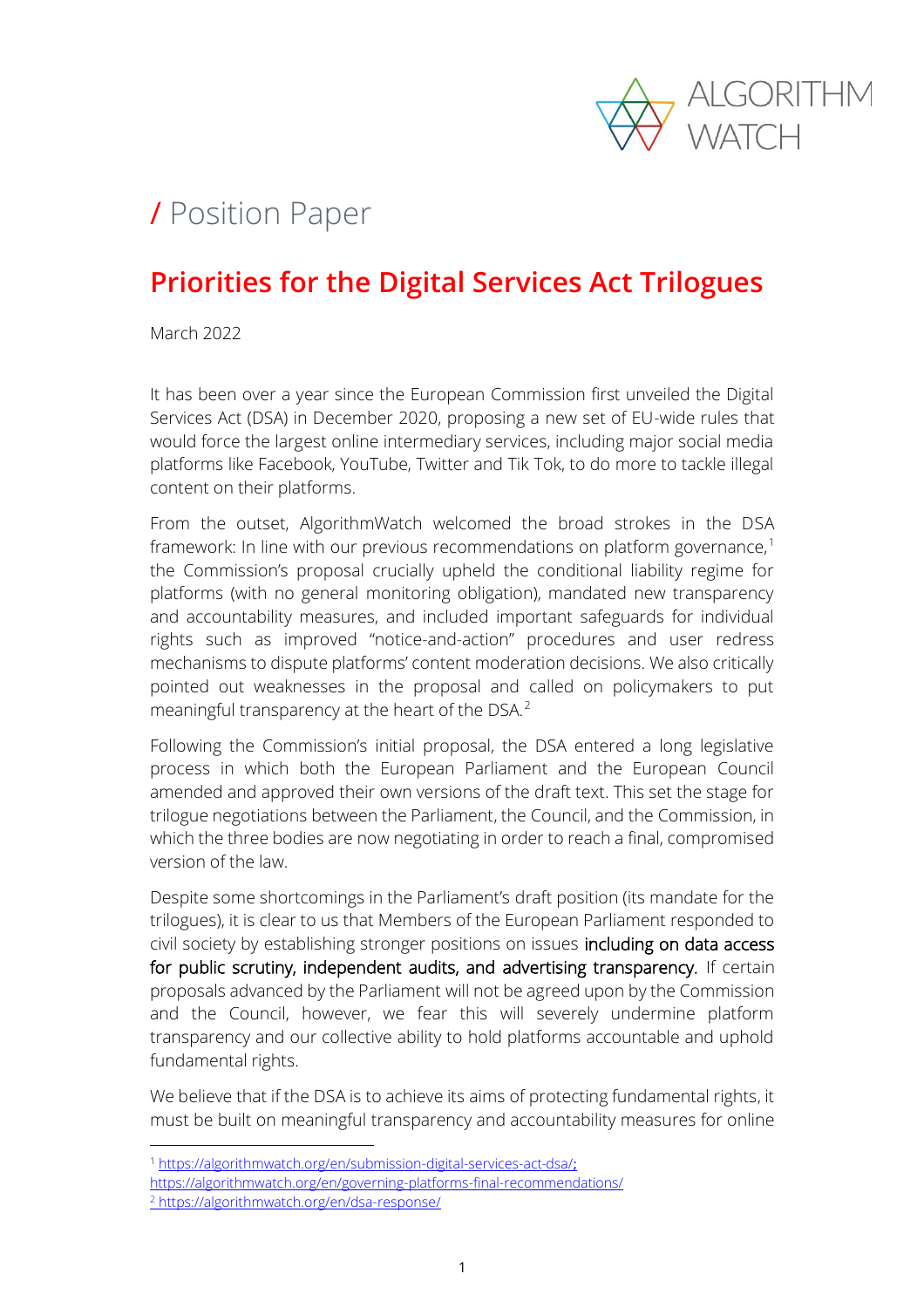platforms. Advocating for these principles, we have joined 11 other civil society organizations in calling for key outstanding issues to be resolved in the trilogues, including EU-level enforcement, due diligence requirements, data scrutiny and tackling systemic risks related to tracking-based advertising.<sup>3</sup>

Now, with the trilogue negotiations entering their final phase, key issues remain at stake – and the fine print of the law will have serious implications for the future of our public sphere. In this policy paper, we urge lawmakers to prioritize the following concerns in the ongoing trilogues relating to third-party data access for public scrutiny, independent audits, and advertising transparency.

## **Ensuring meaningful third-party scrutiny of Very Large Online Platforms (Art 31)**

Long before AlgorithmWatch was forced by Facebook to shut down our Instagram monitoring project in  $2021<sup>4</sup>$  we urgently advocated for a DSA which empowers watchdogs working in the public interest with the legal means to investigate systemic risks stemming from online platforms.

That is why we welcome Article 31 DSA, which enables access to data of Very Large Online Platforms (VLOPs) – not only for monitoring by the regulator but also for public interest research by vetted third parties. At the same time, we strongly urge the Commission and the Council to support the Parliament's amendments on Article 31, which: a) widen data access to vetted civil society organizations with proven expertise and representing the public interest, and b) remove the vague "trade secrets" exemption on the basis of which VLOPs could block requests for data access. Our demands on data access and scrutiny are backed by significant support: In two open letters, $5$  we received signatures from 50 civil society organizations and 38 international academics and independent researchers, as well as more than 6.000 public petitioners supporting our demands on Article 31 to lawmakers.

It is vital that the DSA provides for a meaningful and reliable vetting process to ensure that researchers are working in the public interest and following strict privacy guidelines, and to prevent the improper processing of data. We also continue to advocate for the creation of an independent intermediary institution<sup>6</sup> based on proven data-sharing practices for the purpose of vetting researchers and safely facilitating access to platform data.

AlgorithmWatch's experience with Facebook also shows that public interest researchers need a shield to protect them against platforms weaponizing their Terms of Service. The threat of legal action on the part of platforms has had a serious chilling effect on public interest researchers, which undermines our collective ability to hold platforms accountable. We welcome that Article 31 will

<sup>6</sup> [https://algorithmwatch.org/de/wp-](https://algorithmwatch.org/de/wp-content/uploads/2020/06/GoverningPlatforms_IViR_study_June2020-AlgorithmWatch-2020-06-24.pdf)

<sup>3</sup> <https://algorithmwatch.org/en/joint-civil-society-briefing-for-the-dsa-trilogues/>

<sup>4</sup> <https://algorithmwatch.org/en/defend-public-interest-research-on-platforms/>

<sup>5</sup> <https://algorithmwatch.org/en/dsa-open-letter-november-2021/>

[content/uploads/2020/06/GoverningPlatforms\\_IViR\\_study\\_June2020-AlgorithmWatch-2020-06-](https://algorithmwatch.org/de/wp-content/uploads/2020/06/GoverningPlatforms_IViR_study_June2020-AlgorithmWatch-2020-06-24.pdf) [24.pdf](https://algorithmwatch.org/de/wp-content/uploads/2020/06/GoverningPlatforms_IViR_study_June2020-AlgorithmWatch-2020-06-24.pdf)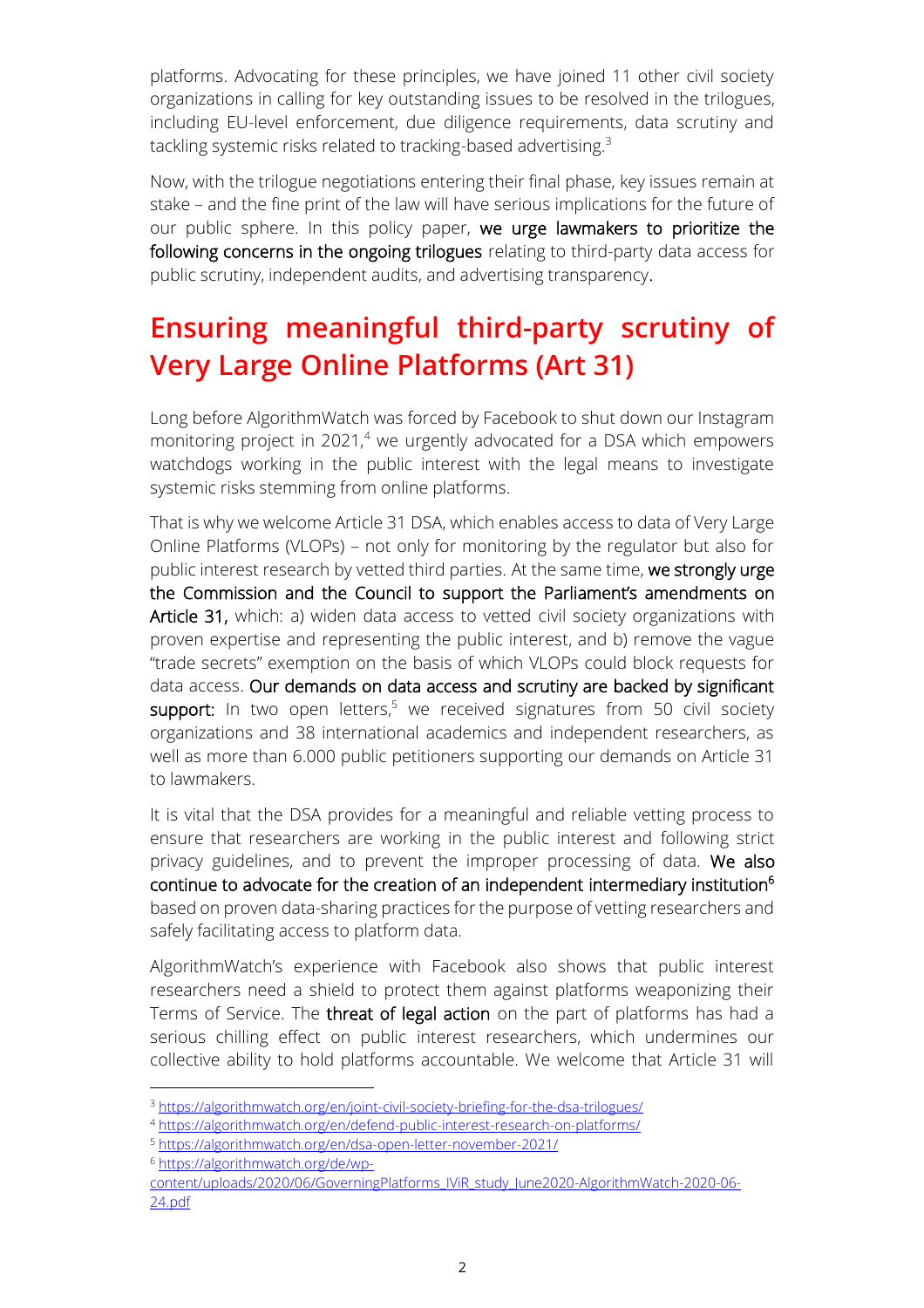compel platforms to grant researchers access to certain data; however, researchers still need legal clarity on research methods such as data donation projects to guarantee that platforms won't simply abuse their power by using their Terms of Service as a weapon to shut down privacy-compliant public interest research conducted in good faith.

Article 31 is a crucial component of the DSA's accountability structure that would also importantly complement other accountability measures – for example, independent audits resulting from Article 28 – given that third-party researchers' findings may verify, add to, and/or diverge from findings which are reported by independent auditors.

As the pressure on the DSA negotiations ramps up, we urge policymakers not to rush to a weakened compromise on Article 31 – getting this right is key to ensuring meaningful transparency at the heart of the DSA.

#### **Safeguarding the integrity and effectiveness of independent audits (Article 28)**

It is essential that auditors be truly independent from platforms if audits are to be more than just a box-ticking exercise. That is why we support important amendments proposed in the Parliament's position on Article 28, including amendments that help guarantee auditors' independence from platforms and beef up auditors' reporting requirements, as well as outline new powers for the Commission vis-à-vis auditors:

Most importantly, the DSA must ensure that auditors are truly independent from platforms. To this end, the Parliament's text clarifies that auditors must be both legally and financially independent from, and have no conflicts of interest with the platform concerned (or with any other VLOP). It further specifies a 24-month window in which auditors & their employees may not provide services to the VLOP in question or to any professional/business associations in which the VLOP is a member. VLOPs must also ensure that auditors have access to all relevant data to do their work properly, as specified by the Parliament in Art 28(1a).

In addition to the requirements laid out by the Commission, the Parliament's text importantly adds beefed up requirements for audit reports, including: a description of third parties consulted as part of the audit; a description of elements that could not be audited (and explanation as to why); if a conclusion cannot be reached under the scope of the audit, a statement explaining the reason for the failure. These amendments proposed by Parliament on Article 28(3) are essential to allow for increased reliability of audit reports, increasing accountability not only for platforms but for the auditors themselves.

We also support the Parliament's position on Article 28 granting new powers and responsibilities for the Commission vis-à-vis auditors. This proposal specifies that auditors must be recognized and vetted by the Commission, and that the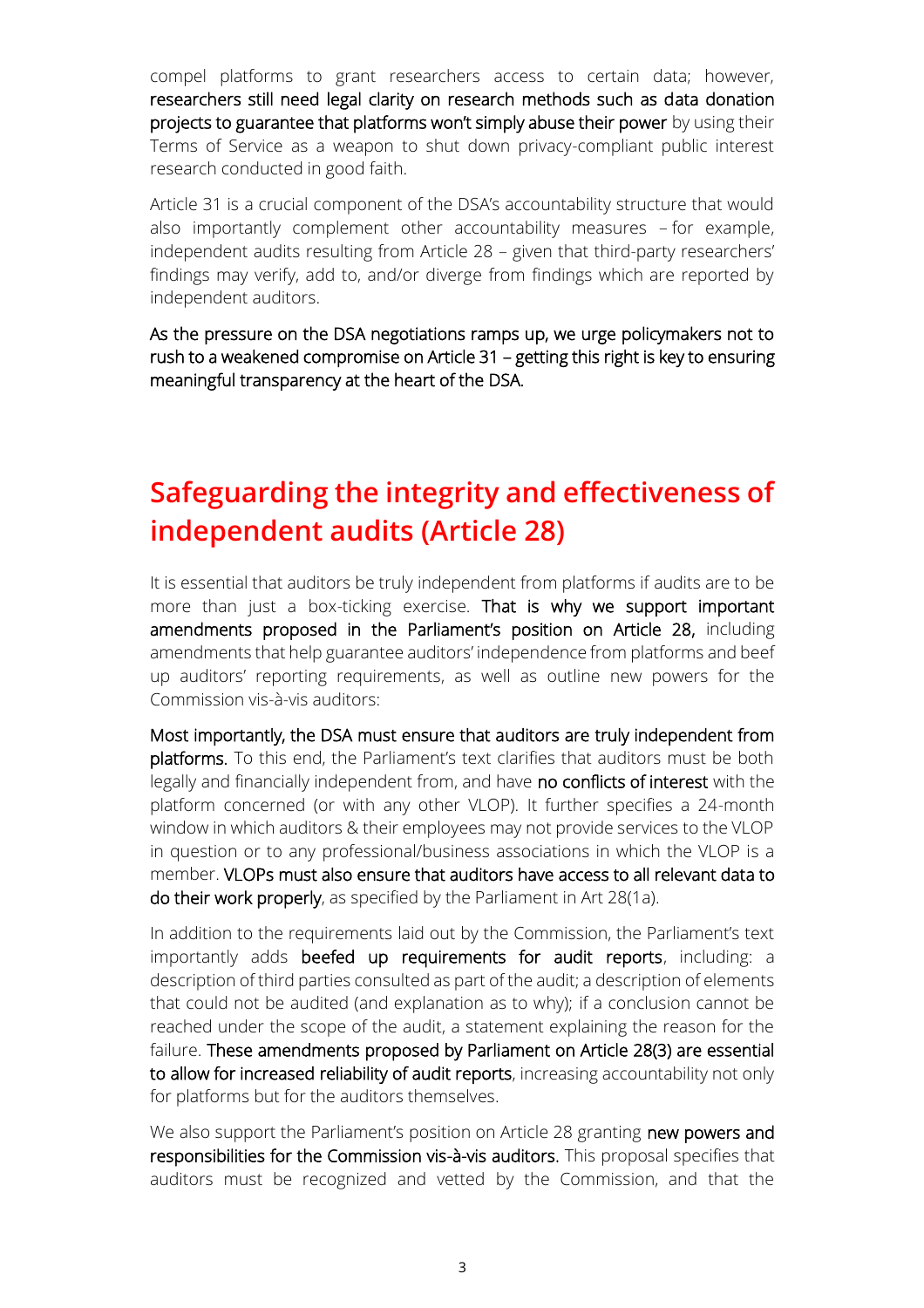Commission must maintain a database of vetted auditing organizations. These provisions will enable the Commission to act as an important check on the independent auditing system through the vetting process, which would further ensure the veracity and independence of auditors.

### **Stronger transparency for targeted advertising (Article 30)**

Months before the Commission unveiled the DSA proposal, AlgorithmWatch joined the European Partnership for Democracy and many other partners in calling for "Universal Advertising Transparency by Default".<sup>7</sup> While we welcome Article 30 for requiring VLOPs to publish more comprehensive advertising libraries, it must be strengthened in line with the Parliament's text to allow for meaningful public interest scrutiny around targeted advertising practices and to help regulators and watchdogs to enforce online advertising regulations.

Though we are disappointed that Article 30 omits certain provisions, $8$  the Parliament's positions are crucial if ad libraries are to properly verify advertisers, expose illegal and unethical discrimination in targeted ads, and allow transparency for ads that have been taken down.

First, the Parliament's position would require disclosure of the identity of ad buyers, which is important for helping to reveal the true sources behind politically motivated ads in particular. This would help regulators and watchdogs to investigate and regulate opaque influence campaigns and expose "dark money" flowing through these campaigns.

Second, ad libraries should also be a tool to expose illegal and unethical discrimination in targeted ads: In addition to disclosing the main parameters of targeting data, platforms must disclose the criteria for *exclusion* which have been selected by ad buyers as proposed in the Parliament's text. This is crucial to enable watchdogs to detect illegal or unethical instances of discrimination in targeted ads, i.e., when one or more specified groups have been excluded from seeing the ad.

Third, ad transparency is not only important to scrutinize live ads – it is just as important that watchdogs be able to evaluate ads that have been taken down. That is why we welcome the Parliament's position that information for banned ads should also remain in the ad repository for public scrutiny, $9$  as retroactive ad removals undermine the integrity of data for researchers.

<sup>7</sup> [https://algorithmwatch.org/en/wp-content/uploads/2020/09/joint-call-for-universal-ads](https://algorithmwatch.org/en/wp-content/uploads/2020/09/joint-call-for-universal-ads-transparency.pdf)[transparency.pdf](https://algorithmwatch.org/en/wp-content/uploads/2020/09/joint-call-for-universal-ads-transparency.pdf)

 $8$  E.g., the proposal does not require ad libraries to disclose spending data, which is an unjustifiable omission given how relevant spending data is for public scrutiny - and is also step backward from self-regulation, given that spending data are already included in existing ad archives like the Facebook Ad Library.

<sup>9</sup> Either in accordance with Article 14 or with an order issued pursuant to Article 8 re: illegal content.